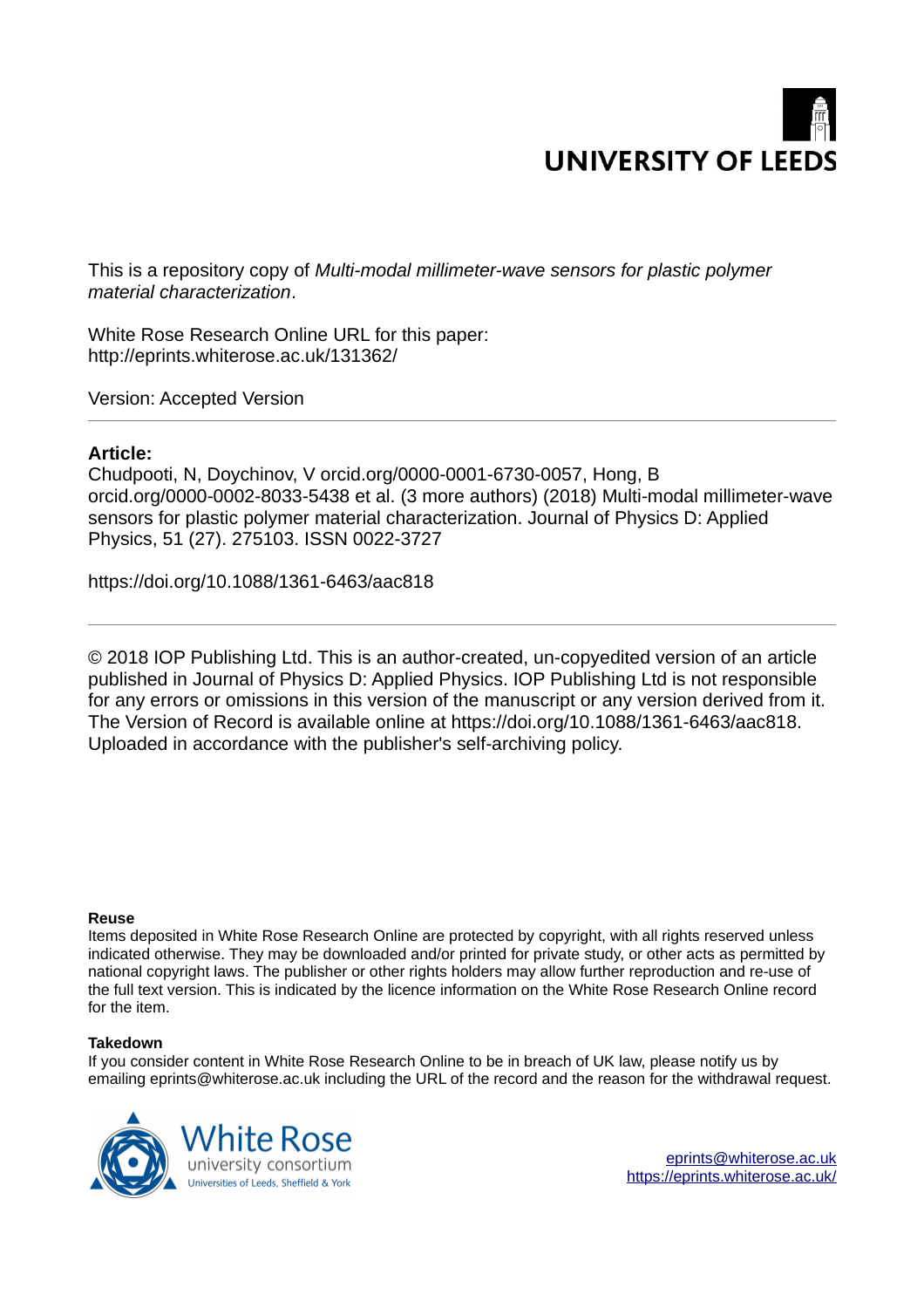# **ACCEPTED MANUSCRIPT**

# Multi-Modal Millimeter-Wave Sensors for Plastic Polymer Material Characterization

To cite this article before publication: Nonchanutt Chudpooti et al 2018 J. Phys. D: Appl. Phys. in press<https://doi.org/10.1088/1361-6463/aac818>

# Manuscript version: Accepted Manuscript

Accepted Manuscript is "the version of the article accepted for publication including all changes made as a result of the peer review process, and which may also include the addition to the article by IOP Publishing of a header, an article ID, a cover sheet and/or an 'Accepted Manuscript' watermark, but excluding any other editing, typesetting or other changes made by IOP Publishing and/or its licensors"

This Accepted Manuscript is **© 2018 IOP Publishing Ltd**.

During the embargo period (the 12 month period from the publication of the Version of Record of this article), the Accepted Manuscript is fully protected by copyright and cannot be reused or reposted elsewhere. As the Version of Record of this article is going to be / has been published on a subscription basis, this Accepted Manuscript is available for reuse under a CC BY-NC-ND 3.0 licence after the 12 month embargo period.

After the embargo period, everyone is permitted to use copy and redistribute this article for non-commercial purposes only, provided that they adhere to all the terms of the licence<https://creativecommons.org/licences/by-nc-nd/3.0>

Although reasonable endeavours have been taken to obtain all necessary permissions from third parties to include their copyrighted content within this article, their full citation and copyright line may not be present in this Accepted Manuscript version. Before using any content from this article, please refer to the Version of Record on IOPscience once published for full citation and copyright details, as permissions will likely be required. All third party content is fully copyright protected, unless specifically stated otherwise in the figure caption in the Version of Record.

View the [article online](https://doi.org/10.1088/1361-6463/aac818) for updates and enhancements.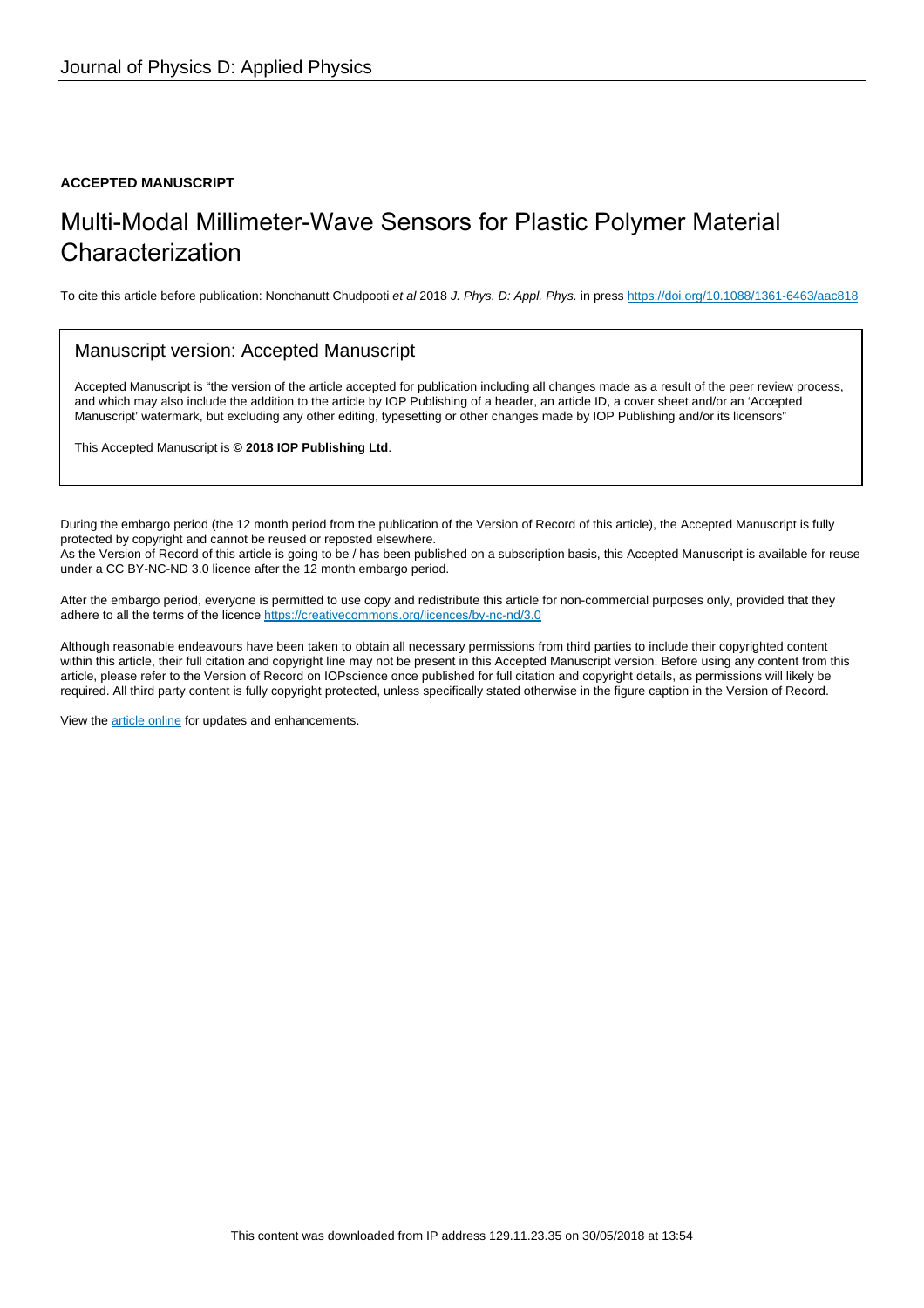# **Multi-modal millimeter-wave sensors for plastic polymer material characterization**

# $N$  Chudpooti<sup>1</sup>, V Doychinov<sup>2</sup>, B Hong<sup>2</sup>, P Akkaraekthalin<sup>1</sup>, I Robertson<sup>2</sup> and N Somjit<sup>2</sup>

<sup>1</sup> Department of Electrical and Computer Engineering, Faculty of Engineering,

King Mongkut's University of Technology North Bangkok, Bangkok, 10800, Thailand

<sup>2</sup> School of Electronics and Electrical Engineering, University of Leeds, Leeds, LS2 9JT, U.K.

Email: c.nonchanutt@gmail.com

#### **Abstract**

This paper presents, for the first time, a multimodal sensor for characterizing relative permittivity of plastic polymers by integrating in a single sensor (1) frequency-reconfigurable resonance technique at 98 and 100 GHz, and (2) 80-100-GHz broadband modified transmission-line technique. The sensor is designed based on a custom-made WR-10 waveguide featuring dual rectangular Complementary Split-Ring Resonators (CSRRs). By loading the CSRRs with a Material-Under-Test (MUT), the reflected and transmitted electromagnetic waves propagating inside the waveguide are changed depending on the dielectric properties of the material. Various plastic polymer materials, e.g. Polytetrafluoroethylene (PTFE), Polymethylmethacrylate (PMMA) and High-Density Polyethylene (HDPE), are characterized. The sensor in this paper offers various key advantages over any state-of-the-art material characterization techniques at millimeter-wave frequencies, e.g. multiple characterization techniques integrated in a single device, miniaturization, much higher tolerance to changes in the measurement environment, ease of design and fabrication, and better cost effectiveness. **Multi-model millimeter-wave sensors and an internal scheme of the sensor and the sensor and the sensor and the sensor and the sensor and the sensor and the sensor and the sensor and the sensor and the sensor and the sens** 

Keywords: Complex dielectric properties, millimeter-wave, CSRR, modified transmission-line, microwave measurements

# **1. Introduction**

There are several techniques for characterizing dielectric material properties, such as relative permittivity and loss tangent, at the RF and microwave spectrum. In recent years, a lot of research activities [1-22] have been aiming at improving the accuracy and sensitivity of material characterization, especially at frequencies below 50 GHz [1-17]. However, very few contributions attempt to characterize dielectric and semiconductor materials at the millimeter-wave and THz frequency bands  $[18-22]$ ,  $[27]$ , which are becoming increasingly important in various applications in sciences and engineering. Even so, there are currently only six commercial material characterization techniques available to date [1-17] and only two of which are suitable at the frequencies above 50 GHz.

A coaxial probe  $[1-5]$  is frequently used to characterize both solid and liquid materials, since it requires only a simple one port measurement. However, the use of this technique is limited to 50 GHz due to the physical size of the probe and suitable only for large volume or large size material samples.

The parallel plate capacitor [13-16] and toroidal-core inductance techniques [17] involve lumped element components to evaluate the properties of the Material-Under-Test (MUT), and are thus suitable for use only at very low frequencies, normally below 10 GHz [1]. The resonance cavity method [10-12] on the other hand is generally used to characterize materials with the most accurate dielectric properties at a single frequency and is unsuitable for characterizing high-loss materials due to the broadening of the resonance peak as the material loss increases. Furthermore, at high frequencies above 50 GHz the size of the resonance cavity becomes very small, making MUT sample preparation and cavity fabrication difficult.

At frequencies above 50 GHz, the free-space technique [1] is commonly used in commercial material characterization systems. The main disadvantage of this technique is that the measurement is performed in free space, resulting in various uncertainties introduced by open measurement environments, which can drastically decrease the characterization accuracy. The free-space technique is also bulky and complicated to setup, requiring experienced personnel to establish accurate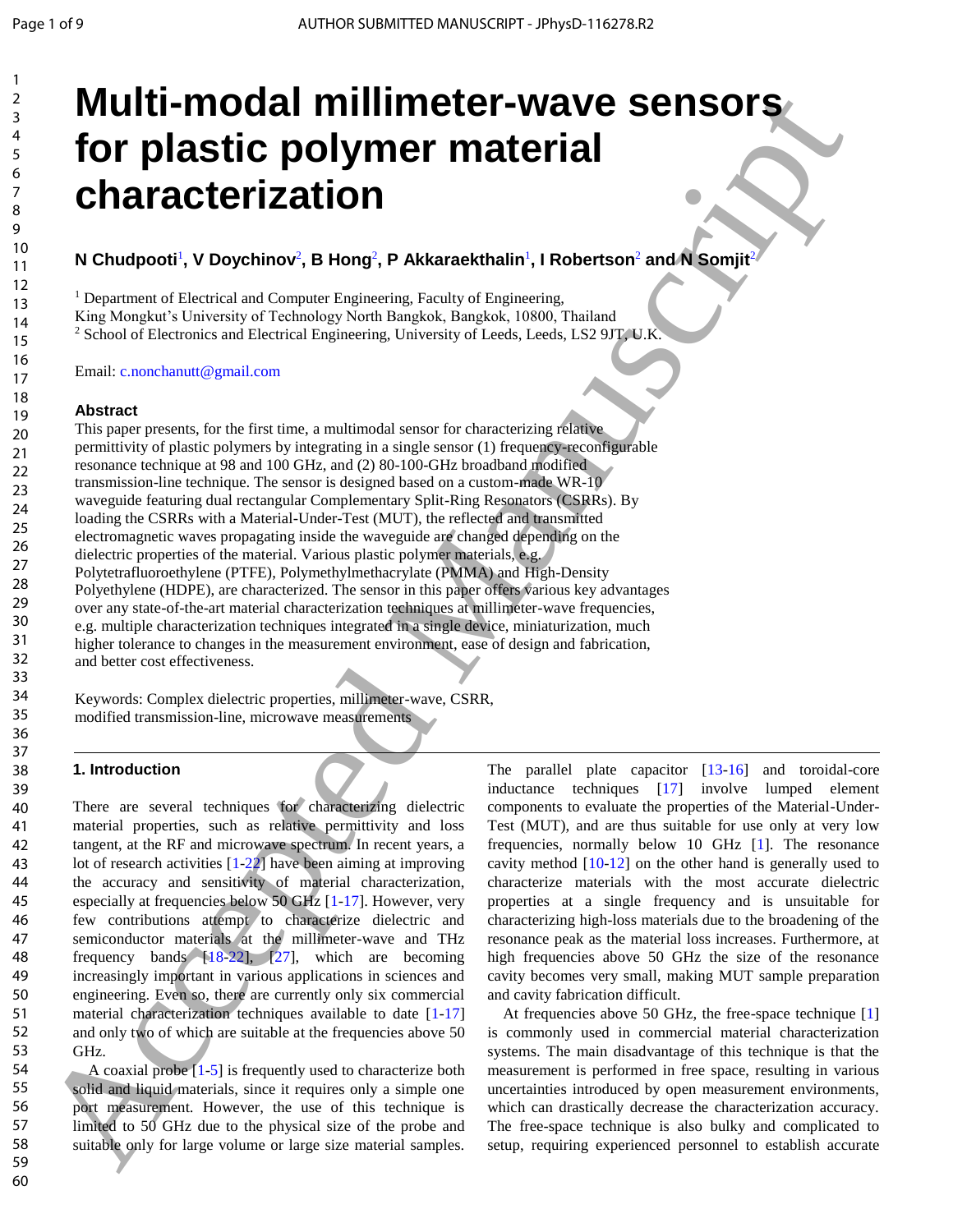and well-controlled measurement environments. The conventional transmission-line technique [6-9], using an MUT sample placed inside a hollow rectangular metal waveguide, is a broadband characterization method operating up to 1.1 THz [1-18], [27], covering both low-loss and high-loss materials. However, above millimeter-wave frequencies, the size of the waveguide becomes very small, complicating the MUT sample preparation and measurement setup, since the MUT must be inserted fully inside the hollow waveguide.

Overall, few research results have been published on dielectric material property characterization at millimeterwave and THz frequencies [18-22], [27]. These techniques include laminated waveguide [18], time-domain measurements [19], [22], microstrip ring resonators [20], and Frequency Selective Surface (FSS) filters [21]. Main key disadvantages of these methods include complicated setup (time domain), as well as design and fabrication complexities and costs, for examples laminated waveguide and ring resonator.

In this paper, we present a miniaturized waveguide-based sensor for characterizing the relative permittivity of materials, e.g. plastic polymer materials, integrating two measurement methods in a single device. The sensor is designed to operate within the 75-110 GHz WR-10 waveguide band featuring Complementary Split Ring Resonators (CSRRs). The other higher frequency bands can be covered by simple scaling of its physical dimensions. The key advantages of the proposed sensor are that it combines: (1) frequency reconfigurable resonance technique at 98 and 100 GHz by using a sliding short-circuit component, which is used to extend the capability of the measurement to multiple discrete frequency points; (2) 80-100-GHz broadband modified transmission-line technique, which is particularly useful for characterizing high-loss materials e.g. liquid and highly-doped semiconductors; (3) ability to quickly switch between these two measurement modes depending on user requirements, i.e. high-accuracy single-frequency measurements or broadband characterization; and (4) ease of operation, as the MUT sample is placed on top of the CSRRs, rather than inserted inside the waveguide, which also reduces the sample preparation complexity. Software packages developed with Origin by the authors together with simulations performed in CST Studio Suite are used to extract the relative permittivity of the MUT from measured S-parameter data. In this paper, material measurements and extracted dielectric parameters for PTFE, HDPE, and PMMA are presented, which are common materials for additive manufacturing etc. The choices of materials are only limited by the material available in our laboratory, not by the sensor capability. The extracted results show an average agreement in relative permittivity of higher than 92% compared to free-space measurement results. The sensor in this paper offers various key advantages over any state-of-the-art material characterization techniques at millimeter-wave, e.g. multiple characterization techniques integrated in a single device, miniaturization, frequencyreconfigurability for wider functional material characterization, much higher tolerance to changes in the measurement environment, ease of design and fabrication, and better cost effectiveness.

# **2. Sensor description and design**

The design of the sensor utilizes a custom-designed H-plane split WR-10 waveguide block, with integrated dual CSRRs into the top wall of the waveguide. An annotated view of the sensor before assembly is shown in figure  $1(a)$  while figure 1(b) shows the device after assembly.

The fundamental operating principle of the sensor is the same for both the resonance and transmission line characterization techniques, both of which are used to design the sensor in this work. Each characterization technique offers



Figure 1. (a) Fabricated sensor prototype before assembly, which consists of the bottom of the waveguide, an integrated dual CSRRs embedded into the top wall of the waveguide, two flange holders, and the sliding short-circuit component, and (b) fabricated instrument prototype after assembly.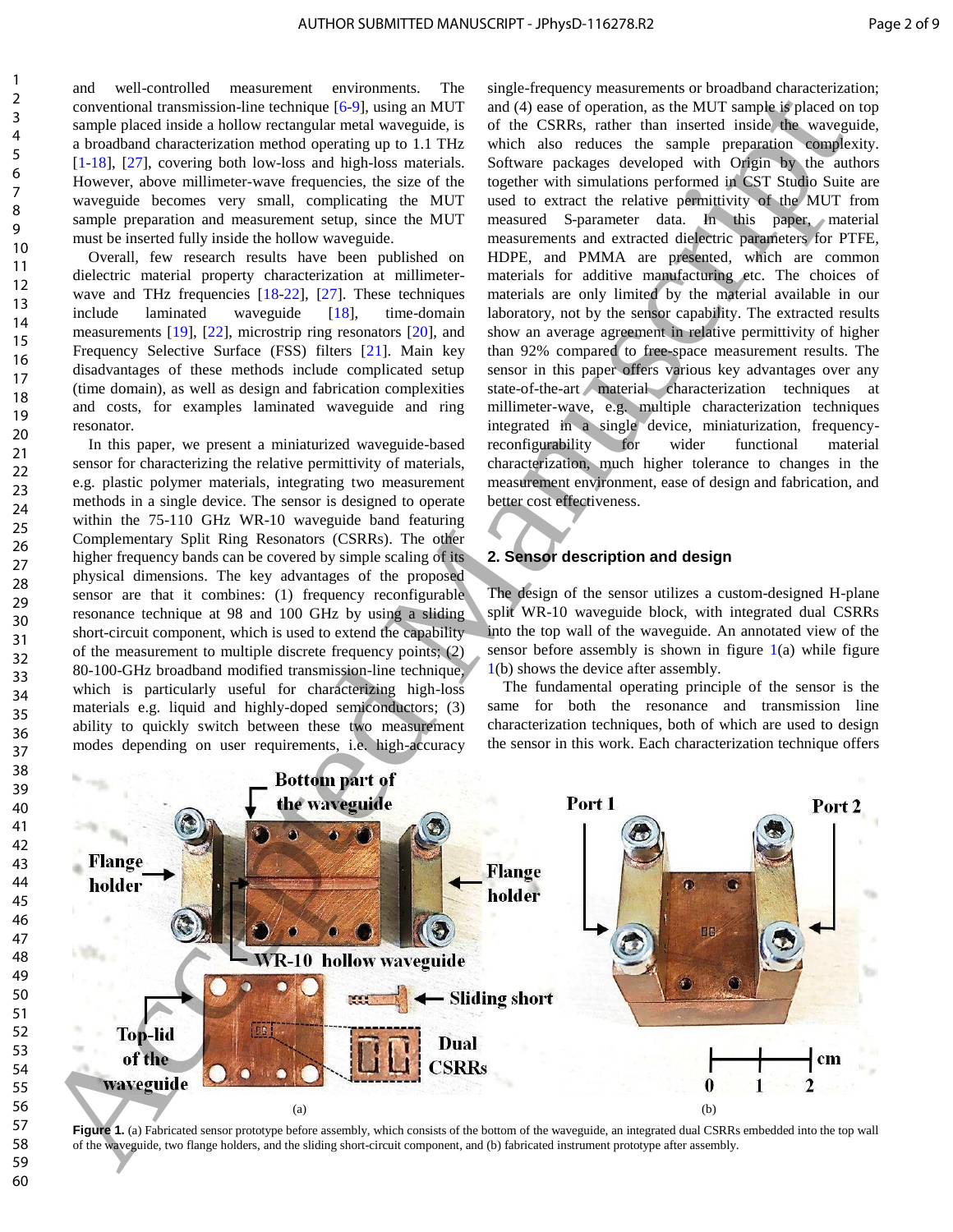different advantages and is suitable for different scenarios, e.g. the resonance technique is preferred for high-accuracy single frequency measurements, whereas the modified transmissionline technique is used for broadband material characterization. For both techniques, electromagnetic (EM) energy in the form of guided propagating EM waves is coupled into the waveguide hollow at Port 1, as shown in figure 1(b), and interacts with the MUT via the dual CSRRs. This interaction, depending on the dielectric properties of the material, affects the amount of energy reflected back to Port 1 and transmitted to Port 2 and can be quantified using the S-parameters  $S_{11}$  and  $S_{21}$ , respectively. The material properties, i.e. relative permittivity and loss tangent, can then be determined through the mathematical models presented in section 3.

The CSRRs are designed in the middle of the broad wall of the waveguide, where the electric field is at a maximum [29], resulting in measurement results with the best possible accuracy and sensitivity. Dual CSRRs are used to further increase the coupling interactions between the electric field radiated from the resonators and the MUT, as the sample to be measured is mounted on top of the CSRRs fabricated into the top-lid sheet. figure  $2(a)$  shows a top-view drawing of the dual CSRRs, while figure. 2(b) presents their lumped-element equivalent circuit. The capacitance, denoted by  $C_{C1}$  and  $C_{C2}$ , is due to the slots etched into the top sheet, and is dependent on their width and overall length. The inductance, contributed by  $L_{C1}$  and  $L_{C2}$ , is determined by the size of the metal strip connecting the inner metal patches to the rest of the sheet, given by g and w. Finally, the inductor  $L_{C3}$  and capacitor  $C_{C3}$ represent the mutual coupling between the two resonators. The values of total capacitance loading the line,  $C_{\rm C}$ , and total inductance loading the line, L<sub>C</sub>, determine the resonant frequency [23]. The dimensions of the CSRRs were optimized using 3D EM simulation to design the nominal resonant frequency of the unloaded CSRRs within the WR-10 frequency band. The optimum values of all design parameters shown in figure  $2(a)$  are listed in table 1.

#### 2.1. Resonance functionality design

To perform material characterization with the resonance technique, a sliding short-circuit component is inserted at one of the waveguide ports, resulting in one-port signal-reflection measurements as shown in figure  $3(a)$  and  $3(b)$ . The distance between the CSRRs and the tip edge of the sliding short is  $3\lambda_{g}/4$  where  $\lambda_{g}$  is the wavelength of the EM signal propagating inside the waveguide at the nominal frequency of 100 GHz. The total length of the sliding short-circuit component is 12.45 mm. In the nominal case, when the sliding short-circuit structure is fully inserted, a minimum in the  $S_{11}$  is observed at a particular frequency, approximately at 100 GHz in this instance. That frequency is referred to as the nominal resonant frequency and is denoted as f<sub>r</sub> in this work. The nominal resonant frequency can be tuned by adjusting the distance of the sliding short-circuit inserted inside the waveguide. When an MUT sample is placed on top of the CSRRs, both the



**Figure 2.** (a) 2D drawing of the top conductor wall of the waveguide with dual CSRRs and (b) the equivalent circuit model of the two CSRRs embedded into the top wall of the waveguide, and (c) 3D drawing of sliding short-circuit component.

Table 1. Summary of the design parameters

| Parameter | Description                         | Length (mm) |  |  |
|-----------|-------------------------------------|-------------|--|--|
| a         | Waveguide width                     | 2.54        |  |  |
| $d_1$     | Diameter for locking flange holders | 4.00        |  |  |
| d2        | Diameter for locking MUT            | 2.00        |  |  |
| g         | Gap width                           | 0.23        |  |  |
|           | Waveguide length                    | 30.0        |  |  |
| p         | Pitch                               | 1.50        |  |  |
| $r_1$     | Ring length                         | 1.81        |  |  |
| $r_{w}$   | Ring width                          | 1.00        |  |  |
| W         | Slot width                          | 0.17        |  |  |

magnitude of  $S_{11}$  and the frequency  $f_r$  change, depending on the dielectric properties of the MUT.

The requirement for implementing a sliding short-circuit component is that it must be fabricated from a single low-loss metal blank and is able to come into direct contact with the waveguide walls, resulting in a high quality short circuit, without introducing any additional EM signal losses. The sliding short-circuit component was designed as a series of alternating low-impedance and high-impedance sections, spaced at  $\lambda_{g}/4$ , achieving high quality short circuit termination [24]. A 3D model of the sliding short-circuit component is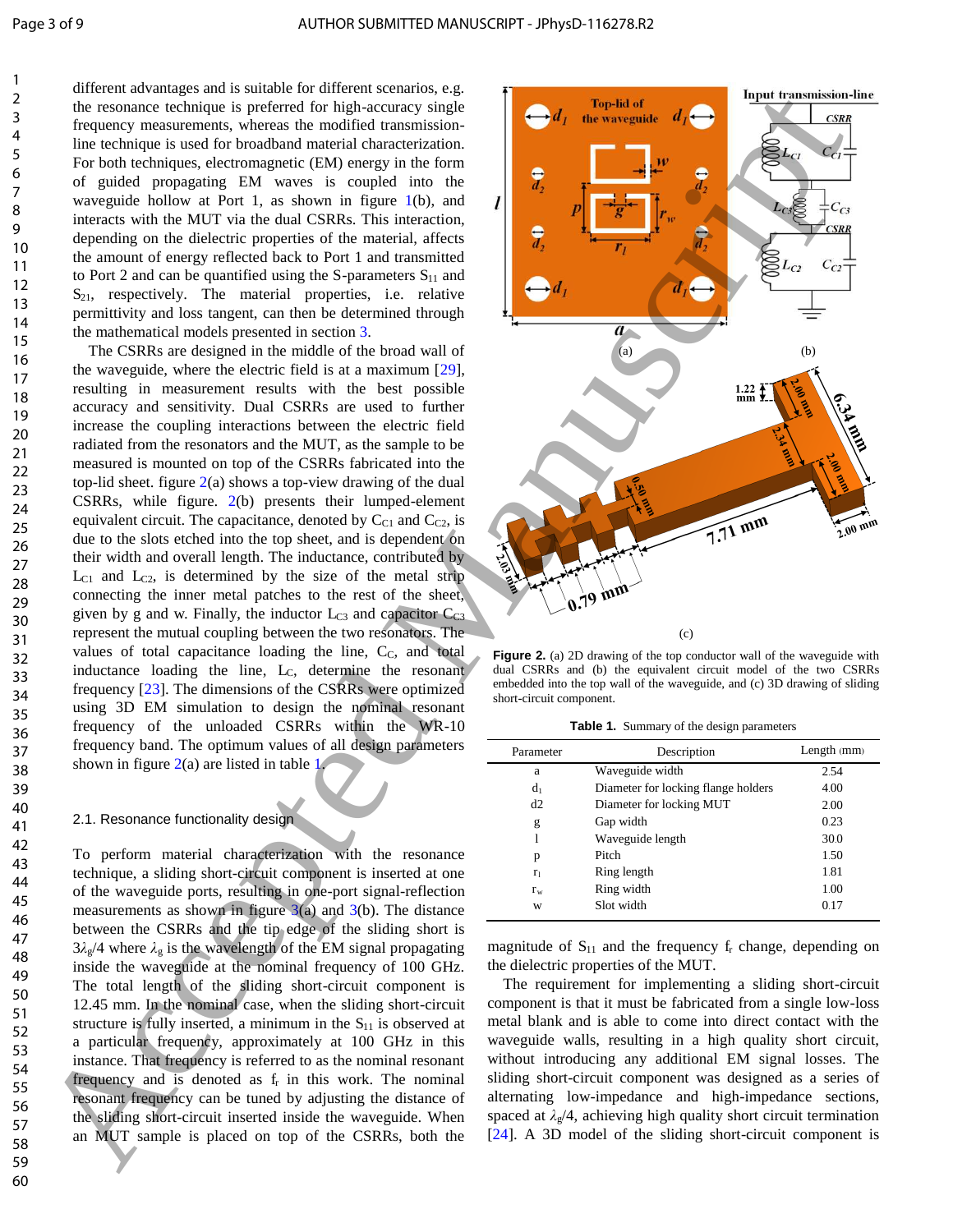

**Figure 3.** (a) Resonance measurement setup, Port 1 is connected to the network analyzer through a W-band extender and Port 2 is terminated with sliding short-circuit component for adjusting resonant frequencies, (c) modified transmission-line measurement setup, both sides of the sensor connect to W-band extenders, (b) and (d) the MUT is placed and secured with M2 screws on top of the sensor during measurement of resonant and transmission-line techniques, respectively.

shown in figure  $2(c)$ , together with its dimensions. Furthermore, from the measurement results, the sliding shortcircuit component does not need to be in full contact with all walls of the waveguide to perform a good short-circuit termination, only the bottom broad wall is sufficient [24].

#### 2.2. Modified transmission-line functionality design

Broadband modified transmission-line functionality is implemented by removing the contacting sliding short-circuit component from the measurement setup, turning the waveguide into a full two-port device, as shown in figure  $3(c)$ and figure  $3(d)$ . Similar to the resonance functionality, the CSRRs are loaded with the MUT on top of the top lid. The dimensions of the waveguide channel are standard WR-10 ones, i.e.  $2.54 \, \text{mm} \times 1.27 \, \text{mm}$ , thereby ensuring good impedance match with the measurement system. Unlike the resonance technique, only the magnitude of the  $S_{21}$  is of interest for this method. There are two main advantages of the transmission-line method modification in this work, i.e. placing the MUT on top of the CSRRs rather than inside the waveguide. Normally, in conventional transmission line measurements, the EM signal is heavily absorbed in the MUT sample, especially in the case of millimeter-wave frequencies and high-loss materials leading to poor characterization results, as very little energy reaches Port 2. The other benefit of mounting the sample on top of the CSRRs is the ease of MUT sample preparation, as the MUT sample is placed on top of the waveguide, rather than inserted inside it, which also reduces the sample preparation complexity. From the same of the same of the same of the same of the same of the same of the same of the same of the same of the same of the same of the same of the same of the same of the same of the same of the same of the same of



**Figure 4.** Linear fitted curve for determination of relative permittivity as a function of resonant frequency change  $(\Delta f_r)$  in GHz. The regression value and the linear fitted (dash line), as calculated by Origin, are also annotated. The measured results are denoted by an "X" symbol and correspond to the measured values of relative permittivity presented in table 2 and 3.

#### 2.3. Sensor fabrication and assembly

The individual constituent parts of the sensor were shown in figure  $1(a)$  and were fabricated using a variety of methods in the EPSRC National Facility for Innovative Robotic Systems at the University of Leeds.

The bottom half, which contains the full-sized WR-10 waveguide channel, is machined out of a single copper block using a 5-axis CNC milling machine. The bottom half also has four tapped holes for attaching the upper flange structures and the top lid sheet using fastening screws.

The top lid of the waveguide is fabricated out of a 0.5-mm thick copper sheet, with the CSRRs etched into it by using LPKF ProtoLaser U3. Implementing the sensor with this approach provides customization options, by allowing different top lid sheets with different resonator structures to be used and fabricated separately from the bottom waveguide structure.

The terminating sliding short-circuit component was also structured using LPKF ProtoLaser U3, and the two flange holders, which are mounted on both ends of the sensor, were fabricated from two smaller copper blocks.

To fully assemble the sensor, as presented in figure  $1(b)$ , M4 screws are used to fasten and secure the top half and the flange holders to the bottom half, minimizing gaps in the Hplane and ensuring good EM performance. At the same time, a standard UG-387/U-M flange [28] is implemented, to ensure correct mating with laboratory measurement equipment. Prior to the material measurement, an MUT sample with dimensions of 26 mm  $\times$  14 mm, with 2 mm diameter holes drilled at its four corners, must be prepared. Then, the MUT is mechanically secured on top of the CSRRs using M2 screws, resulting in the absence of an air gap between the MUT and CSRRs.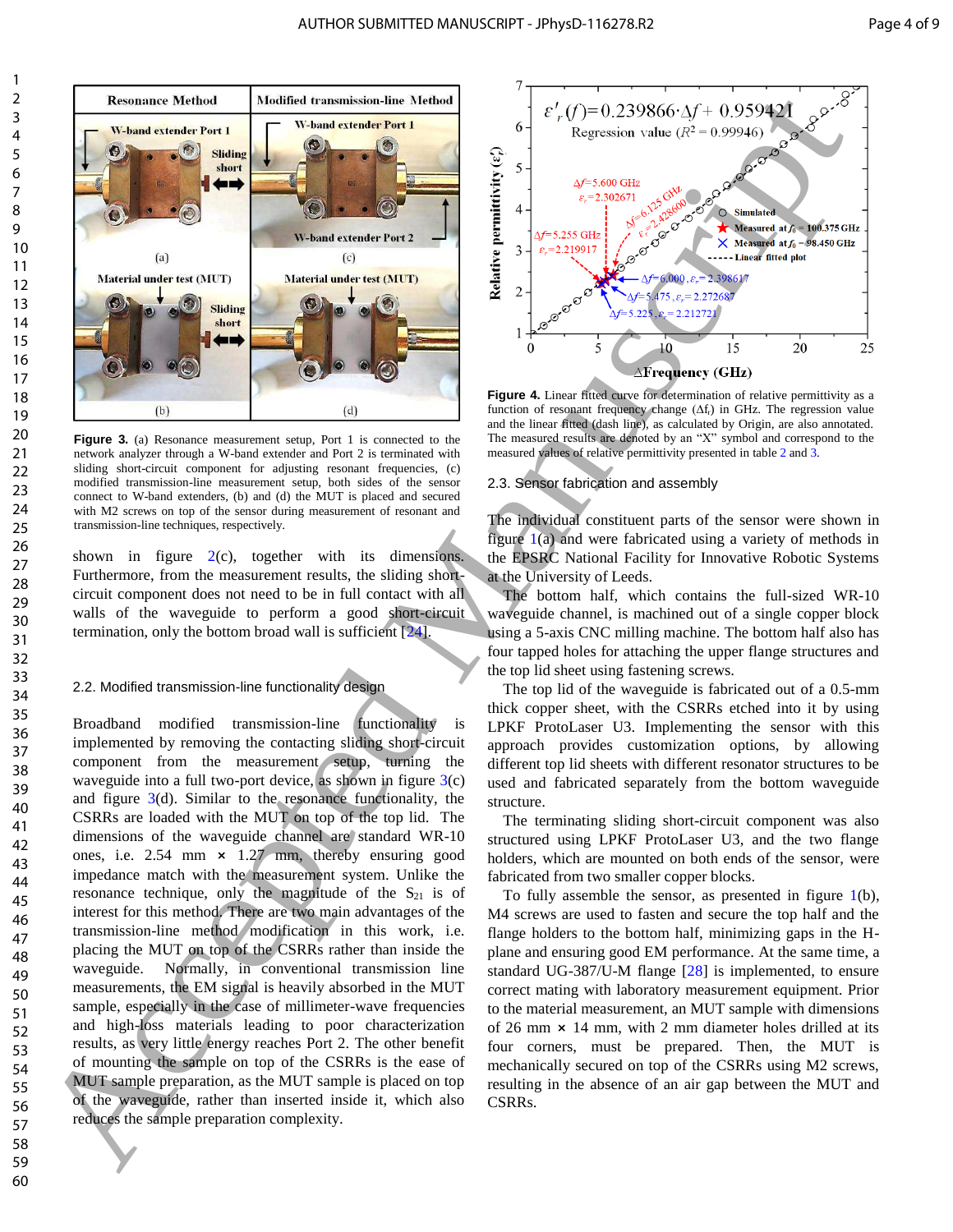#### **3. Relative permittivity extraction model**

#### 3.1. Sensor design optimization

The initial sensor design was generated using the commercially available 3D EM simulation tool CST Studio Suite, which is based on the Finite Element Method (FEM). The values of all design parameters of CSRR are listed in table 1, given for an operating frequency of 100 GHz. After assembly, the measured results of the reflection coefficient  $(S<sub>11</sub>)$  showed that the operating frequency  $f<sub>r</sub>$  had shifted to 100.375 GHz, which was attributed to dimension tolerances and inaccuracies from the manufacturing processes. The actual dimensions of the fabricated sensor were measured under high magnification optical microscope to obtain better matching between simulation and measurement results.

#### 3.2. Resonance technique

To develop the numerical model for the extraction of the materials' relative permittivity from the S-parameter measurements, a preliminary analysis was carried out in silico using the 3D EM simulator CST Studio Suite. The entire sensor assembly, as illustrated in figure 3(b), was modelled, including an MUT sample. The sample was represented in CST as a rectangular box with the same dimensions as the physical samples available. A parametric sweep was then used to vary the real part of the relative permittivity  $\varepsilon'_{r}$  of the modelled MUT. The values used were 1 to 7 in steps of 0.2 for  $\varepsilon'$ <sub>r</sub>. For each of the resulting 31 simulations, the new, shifted resonant frequency in the reflection coefficient  $(S_{11})$  was recorded. The amount by which the resonant frequency has shifted away from 100.375 GHz,  $\Delta f_r$ , is then calculated and plotted as a function of the relative permittivity in figure 4. A conservation of the conservation of the conservation of the conservation of the conservation of the conservation of the conservation of the conservation of the conservation of the conservation of the conservation of the

These individual data points were then fitted into to a line using the commercially available data analysis and visualization software package, Origin, where the linearly fitted plot was found to offer the best fit with a regression value  $R^2$  of 0.99946. The fit is given as:

$$
\varepsilon'_{r}(f) = 0.239866 \cdot \Delta f + 0.959421 \tag{1}
$$

where  $\varepsilon'$ <sub>r</sub> (f) is the relative permittivity as a function of the change in resonant frequency ∆f<sub>r</sub> GHz as a function of loading the CSRR with an MUT. A comparison between the fitted and measured values is also shown in figure 4. Equation (1) can now be used to determine the relative permittivity of samples.

#### 3.3. Modified transmission-line technique

For the modified transmission-line technique, the sliding short-circuit was removed from the measurement setup, thereby creating a full two-port device for broadband material characterization. The same materials as with the resonance method were measured, namely PTFE, HDPE and PMMA. The analysis of this characterization method requires two

reference S-parameter measurements to obtain an accurate model. The full measurement and analysis procedure consists of the following steps:

- 1. Measure the full 2-port S-parameters without any MUT sample loading the CSRRs, i.e. air, as the reference measurement.
- 2. Measure the full 2-port S-parameters with the MUT securely placed on top of the CSRRs as the second reference measurement.
- 3. Accurately modified transmission-line technique, the physical dimensions of the sensor and MUTs are modelled in CST Studio Suite and optimize the value of its relative permittivity until simulated frequency response match with measured  $S_{21}$  results.

When the simulation match with measurement results, the dielectric property of the MUT is extracted.

#### **4. Measurement results**

To measure the S-parameters for different MUTs, Keysight Technologies PNA-X N5242A with OML WR-10 VNA Extender Heads was used. Prior to performing any measurements, the Thru-Reflect-Line (TRL) calibration method was used to eliminate the systematic errors contributed by the PNA-X, connecting cables, and the Extender Heads. For both setups, the measurements were achieved over the entire WR-10 frequency range, i.e.75 GHz – 110 GHz. The S-parameter measurements were performed in an environment with controlled low humidity and maintained at a temperature of 24 °C. Individual measurements were repeated three times to ensure repeatability. The averages were subsequently used to extract the dielectric properties of the materials. Results obtained using the Keysight Technologies free space material characterization suite 85071E [26] were used for comparison and validation purposes.

#### 4.1. Resonance technique

The measured  $|S_{11}|$  of commercially available polymer materials, i.e., PTFE [37], HDPE [38], PMMA [39], and air, used as a reference material, are shown in figure  $5(a)$  when the sliding short-circuit component was fully inserted into the waveguide, and in figure 5(b) when the position of the shortcircuit component inside the waveguide was changed to tune the nominal resonant frequency to 98 GHz. As described, loading the CSRRs with an MUT sample causes the resonant frequency to shift downwards and the return loss to increase. The amount by which the frequency shifts and magnitude of S11 changes relate to the relative permittivity of the MUT. A larger shift in the resonant frequency is observed for a material with higher relative permittivity.

Using equation (1), the permittivity of the MUT is extracted from the measured data in the following way: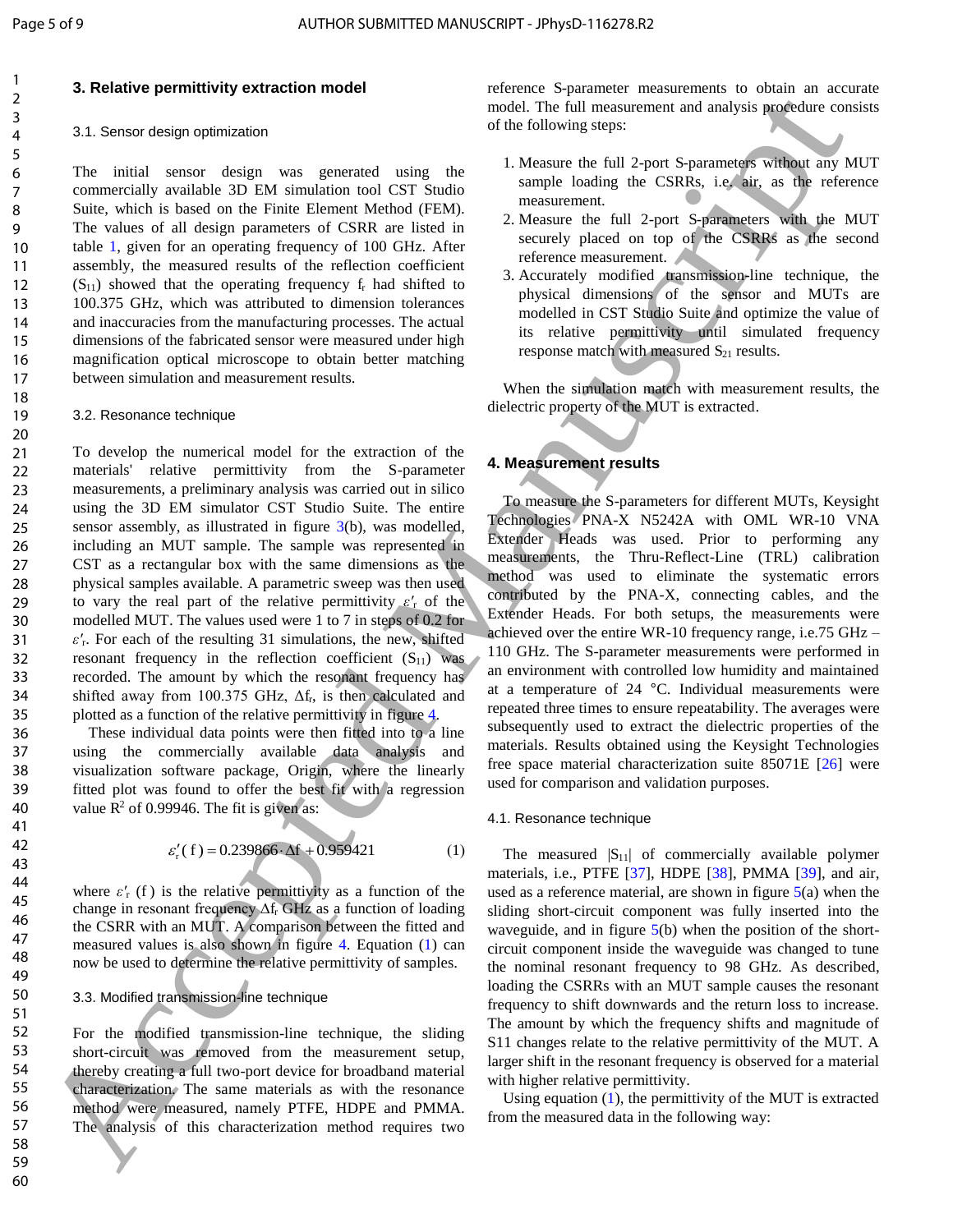

**Figure 5.** Measured S<sub>11</sub> results of PTFE, PMMA and HDPE samples (a) operating frequency before placing the MUT at 100.375 GHz and (b) after tuning the position of the sliding short-circuit component in the waveguide, which resulted in a change of the resonant frequency to 98.450 GHz.



**Figure 6.** Simulated (dashed line) and measured (solid line)  $|S_{21}|$  results, for loaded three MUTs, i.e. PTFE, HDPE, and PMMA.

1. Measure the air standard and record the resonant frequency and  $S_{11}$ .

2. Measure the MUT sample and calculate the resonant frequency change from  $|\Delta f| = |f_r - f_{MUT}|$ 

3. Use equation (1) to calculate the relative permittivity  $\varepsilon'$ <sup>r</sup>.

The extracted relative permittivity values are presented in table 2 for the case of a fully inserted sliding short-circuit component and are compared with the values measured by using the Keysight free-space measurement suite 85071E for certain frequency points of interest.

From table 2, it is evident that the sensor developed in this work has a good accuracy when compared with the commercial free-space solution. The largest difference in relative permittivity between the two methods was only 8.03%. The extracted values of the relative permittivity from the three materials were also more consistent than the laser source free space measurement, which yielded a negative value for the loss tangent of the materials-under-test.

**Table 2.** Resonance technique relative permittivity extraction results of three materials (operating frequency at 100.375 GHz).

| Material<br>Under<br>Test<br>(MUT) | Resonance<br>frequency<br>(GHz) | Resonant<br>method<br>(this work)<br>$\varepsilon_{\rm r}'$ | Keysight<br>free space<br>measurement<br>$\varepsilon_{\rm r}'$ | Difference<br>ratio<br>$\Delta \varepsilon'$ , $\ell'$ , |
|------------------------------------|---------------------------------|-------------------------------------------------------------|-----------------------------------------------------------------|----------------------------------------------------------|
| PTFE                               | 95.120                          | 2.2199                                                      | 2.0550                                                          | 0.0803                                                   |
| <b>HDPE</b>                        | 94.775                          | 2.3026                                                      | 2.3675                                                          | 0.0273                                                   |
| <b>PMMA</b>                        | 94.250                          | 2.4286                                                      | 2.6115                                                          | 0.0700                                                   |
|                                    |                                 |                                                             |                                                                 |                                                          |

**Table 3.** Resonance technique relative permittivity extraction results of three materials (operating frequency at 98.450 GHz).

| Material<br>Under<br><b>Test</b><br>(MUT) | Resonance<br>frequency<br>(GHz) | Resonant<br>method<br>(this work)<br>$\varepsilon_{\rm r}'$ | Keysight<br>free space<br>measurement<br>$\varepsilon_{\rm r}'$ | Difference<br>ratio<br>$\Delta \varepsilon'$ , $\ell'$ , |
|-------------------------------------------|---------------------------------|-------------------------------------------------------------|-----------------------------------------------------------------|----------------------------------------------------------|
| <b>PTFE</b>                               | 93.225                          | 2.2127                                                      | 2.0577                                                          | 0.0754                                                   |
| <b>HDPE</b>                               | 92.975                          | 2.2727                                                      | 2.3668                                                          | 0.0398                                                   |
| <b>PMMA</b>                               | 92.450                          | 2.3986                                                      | 2.6100                                                          | 0.0809                                                   |

**Table 4.** Modified transmission-line technique relative permittivity extraction results of three materials.

| Material Under<br>Test (MUT) | Modified<br>transmission<br>line method<br>(this work)<br>$\varepsilon_{\rm r}'$ |        | Difference ratio<br>$\Delta \varepsilon'$ , $\ell'$ , |  |  |
|------------------------------|----------------------------------------------------------------------------------|--------|-------------------------------------------------------|--|--|
| <b>PTFE</b>                  | 2.11                                                                             | 2.0550 | 0.0268                                                |  |  |
| <b>HDPE</b>                  | 2.32                                                                             | 2.3675 | 0.0201                                                |  |  |
| <b>PMMA</b>                  | 2.57                                                                             | 2.6115 | 0.0159                                                |  |  |

#### 4.2. Resonance technique: tuning capability

The tuning capability of the sensor is demonstrated by moving the sliding short-circuit component to a different position inside the waveguide, designed for optimal EM energy coupling between the waveguide and the MUT through the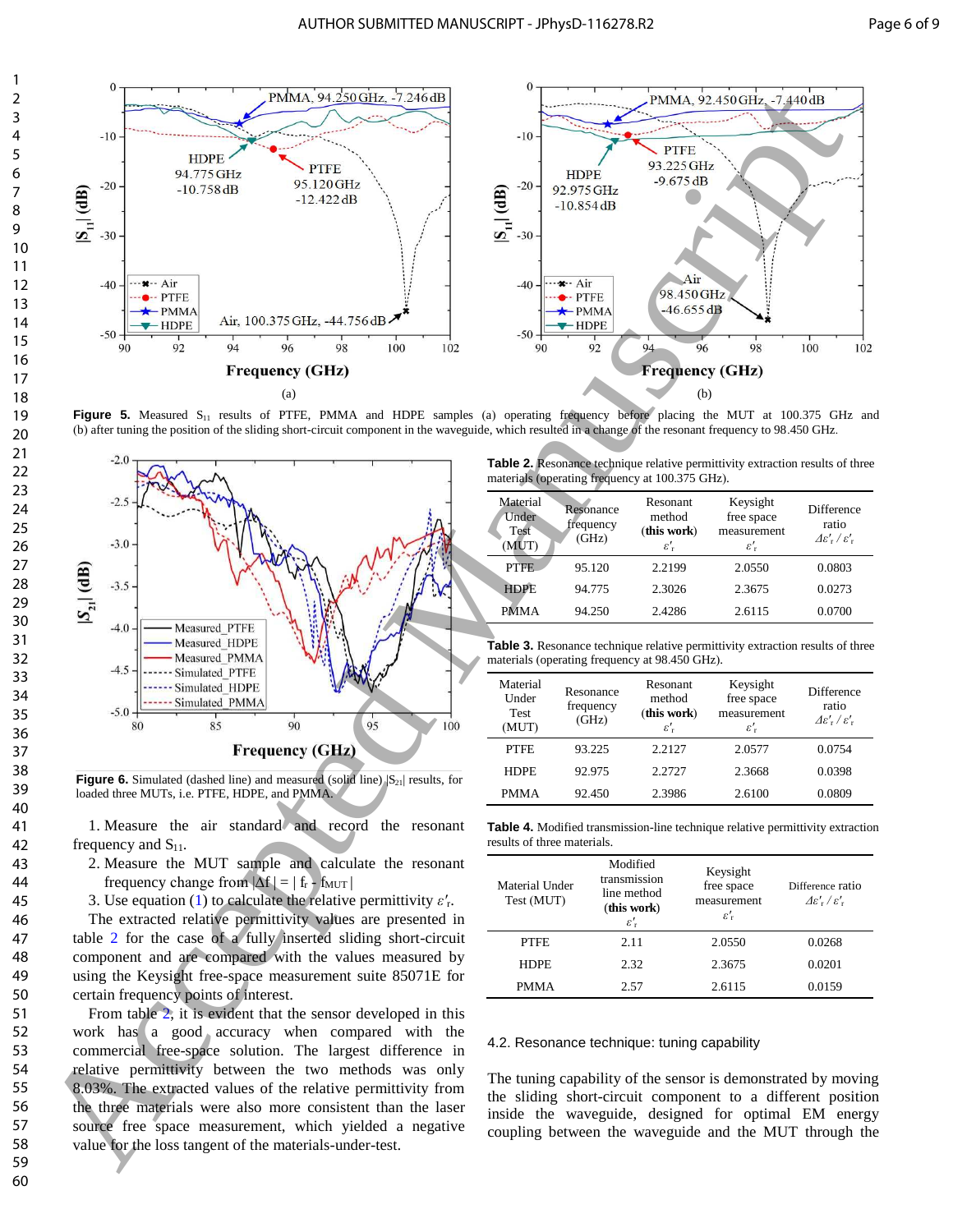**Table 5.** Relative permittivity comparison of measurement of this work and other works

| Material<br>Under Test<br>(MUT) | Resonant<br>method<br>at 100.375<br>GHz<br>(this work)                                                                                                                                                                                                                                                                                                                                                                                                                                                                                                                                                                                                                                                                                                                                                                                                                                                                                                                                                                                                                                                                                                                                                                                                                                                                                                                                                                                                                                                                                                                                                                                                                                                                                                                                                                                                                                                                                                                                                                                                                                                                                                                                                                                                                                                                                                                                                                                                                                                                                                                                                                                                                                                                                                                                                                                                                         | Resonant<br>method<br>at 98.450<br>GHz<br>(this work) | Modified<br>transmission<br>line method<br>at $80$ – $100\,$<br>GHz<br>(this work) | Keysight<br>free space<br>measurement<br>at 100 GHz | $\left\lceil 31 \right\rceil$<br>at<br>100 GHz | $[32]$<br>at<br>100 GHz                                         | $[33]$<br>at<br>$350 - 500$<br>GHz                  | $\left[34\right]$<br>at<br>100 GHz | $\left[35\right]$<br>at<br>100 GHz                                                                                                                                                                                                                                                                                                                                                                                                                                                                                                                                                                                                                                                                                                                                                                                                                                                                                                                                                                                                                                                                                                                                                                                                                                                                                                                                                                                                                                                                                                                                                                                                                                                                                                                                                                                                                                                                                                                                                                                                                                       | $[36]$<br>at<br>150 GHz |
|---------------------------------|--------------------------------------------------------------------------------------------------------------------------------------------------------------------------------------------------------------------------------------------------------------------------------------------------------------------------------------------------------------------------------------------------------------------------------------------------------------------------------------------------------------------------------------------------------------------------------------------------------------------------------------------------------------------------------------------------------------------------------------------------------------------------------------------------------------------------------------------------------------------------------------------------------------------------------------------------------------------------------------------------------------------------------------------------------------------------------------------------------------------------------------------------------------------------------------------------------------------------------------------------------------------------------------------------------------------------------------------------------------------------------------------------------------------------------------------------------------------------------------------------------------------------------------------------------------------------------------------------------------------------------------------------------------------------------------------------------------------------------------------------------------------------------------------------------------------------------------------------------------------------------------------------------------------------------------------------------------------------------------------------------------------------------------------------------------------------------------------------------------------------------------------------------------------------------------------------------------------------------------------------------------------------------------------------------------------------------------------------------------------------------------------------------------------------------------------------------------------------------------------------------------------------------------------------------------------------------------------------------------------------------------------------------------------------------------------------------------------------------------------------------------------------------------------------------------------------------------------------------------------------------|-------------------------------------------------------|------------------------------------------------------------------------------------|-----------------------------------------------------|------------------------------------------------|-----------------------------------------------------------------|-----------------------------------------------------|------------------------------------|--------------------------------------------------------------------------------------------------------------------------------------------------------------------------------------------------------------------------------------------------------------------------------------------------------------------------------------------------------------------------------------------------------------------------------------------------------------------------------------------------------------------------------------------------------------------------------------------------------------------------------------------------------------------------------------------------------------------------------------------------------------------------------------------------------------------------------------------------------------------------------------------------------------------------------------------------------------------------------------------------------------------------------------------------------------------------------------------------------------------------------------------------------------------------------------------------------------------------------------------------------------------------------------------------------------------------------------------------------------------------------------------------------------------------------------------------------------------------------------------------------------------------------------------------------------------------------------------------------------------------------------------------------------------------------------------------------------------------------------------------------------------------------------------------------------------------------------------------------------------------------------------------------------------------------------------------------------------------------------------------------------------------------------------------------------------------|-------------------------|
| <b>PTFE</b>                     | 2.2199                                                                                                                                                                                                                                                                                                                                                                                                                                                                                                                                                                                                                                                                                                                                                                                                                                                                                                                                                                                                                                                                                                                                                                                                                                                                                                                                                                                                                                                                                                                                                                                                                                                                                                                                                                                                                                                                                                                                                                                                                                                                                                                                                                                                                                                                                                                                                                                                                                                                                                                                                                                                                                                                                                                                                                                                                                                                         | 2.2127                                                | 2.11                                                                               | 2.0550                                              | 2.0303                                         | 2.02                                                            | 2.02-2.04                                           | 2.07                               | 2.0701                                                                                                                                                                                                                                                                                                                                                                                                                                                                                                                                                                                                                                                                                                                                                                                                                                                                                                                                                                                                                                                                                                                                                                                                                                                                                                                                                                                                                                                                                                                                                                                                                                                                                                                                                                                                                                                                                                                                                                                                                                                                   | 2.0535                  |
| <b>HDPE</b>                     | 2.3026                                                                                                                                                                                                                                                                                                                                                                                                                                                                                                                                                                                                                                                                                                                                                                                                                                                                                                                                                                                                                                                                                                                                                                                                                                                                                                                                                                                                                                                                                                                                                                                                                                                                                                                                                                                                                                                                                                                                                                                                                                                                                                                                                                                                                                                                                                                                                                                                                                                                                                                                                                                                                                                                                                                                                                                                                                                                         | 2.2727                                                | 2.32                                                                               | 2.3675                                              | 2.2129                                         | 2.29                                                            | N/A                                                 | N/A                                | N/A                                                                                                                                                                                                                                                                                                                                                                                                                                                                                                                                                                                                                                                                                                                                                                                                                                                                                                                                                                                                                                                                                                                                                                                                                                                                                                                                                                                                                                                                                                                                                                                                                                                                                                                                                                                                                                                                                                                                                                                                                                                                      | 2.3244                  |
| <b>PMMA</b>                     | 2.4286                                                                                                                                                                                                                                                                                                                                                                                                                                                                                                                                                                                                                                                                                                                                                                                                                                                                                                                                                                                                                                                                                                                                                                                                                                                                                                                                                                                                                                                                                                                                                                                                                                                                                                                                                                                                                                                                                                                                                                                                                                                                                                                                                                                                                                                                                                                                                                                                                                                                                                                                                                                                                                                                                                                                                                                                                                                                         | 2.3986                                                | 2.57                                                                               | 2.6115                                              | 2.6016                                         | N/A                                                             | 2.58-2.61                                           | 2.46                               | 2.585                                                                                                                                                                                                                                                                                                                                                                                                                                                                                                                                                                                                                                                                                                                                                                                                                                                                                                                                                                                                                                                                                                                                                                                                                                                                                                                                                                                                                                                                                                                                                                                                                                                                                                                                                                                                                                                                                                                                                                                                                                                                    | 2.5887                  |
|                                 | CSRRs, allowing characterization of the relative permittivity<br>of the MUT at a different frequency point of interest.<br>In section 4, the sliding short-circuit component was fully<br>inserted into the waveguide at 12.45 mm length from Port 2.<br>Thereafter, the sliding short-circuit component was inserted<br>into the waveguide up to 10.78 mm from Port 2 to obtain<br>another maximum coupling point, hence, changing the<br>nominal frequency to 98.45 GHz. The measured results of the<br>three MUT samples are shown in figure $5(b)$ . The extracted<br>relative permittivity values are compared with the values<br>measured using Keysight 85071E and are shown in table 3.<br>The extracted results for this new frequency point again show<br>good accuracy when compared with the commercial free-<br>space method, with the biggest difference in relative<br>permittivity between the two methods being only 8.09%. This<br>shows that the sensor retains the high accuracy offered by the<br>resonance technique after tuning the measurement frequency,<br>making it relevant for cases where the relative permittivity of<br>material is required at a specific frequency point.<br>4.3. Modified Transmission-line technique<br>The modified transmission-line characterization setup was<br>illustrated in figure $3(c)$ and $3(d)$ . The measured $S_{21}$ for the<br>same three MUTs as in the resonance characterization<br>technique, i.e. PTFE, HDPE, PMMA, together with the air<br>standard are shown in figure 6.<br>The values for the relative permittivity of PTFE, PMMA<br>and HDPE over the mentioned frequency band were extracted<br>following steps in section $3.3$ . The relative permittivity of<br>three material are compared to the results from the Keysight<br>free space method as shown in table $\overline{4}$ . There is good<br>agreement between the proposed sensor and the free-space<br>probe. The biggest difference in relative permittivity between<br>the two methods was only 2.68%.<br>Unlike the resonance method, which was used to measure<br>the relative permittivity of the different MUT at specific<br>discrete frequency points, the modified transmission-line<br>technique is used to characterize these properties over a finite<br>bandwidth. Therefore, a different metric is needed to quantify<br>the performance of the sensor.<br>The extracted results of relative permittivity of plastic<br>polymer materials, e.g. PTFE, HDPE, and PMMA, which<br>were measured using proposed method are listed in table 5.<br>Furthermore, the results of earlier studies were included in this<br>table to compare the relative permittivity of the three polymer<br>materials. In table 5, the extracted relative permittivity shows<br>a good agreement when compared with previous works [31- |                                                       |                                                                                    |                                                     | 5. Conclusion<br>Multimodal                    | and 0.24609, respectively.<br>sensors<br>life cycle limitation. | 4.4. Repeatability performance of the sensor<br>for | characterization                   | 36]. The different frequency bands at which data for the<br>permittivity of the three materials investigated in this work<br>were available are also for completeness and to demonstrate<br>the similarity in results between this work and previous<br>publications. The compared results show that both proposed<br>measurement techniques are suitable to relative permittivity<br>measurement of bulk solid samples at W-band frequencies.<br>To measure the repeatability of the sensor, two experiments<br>were performed. Firstly, the MUTs are mechanically<br>remounted three times, and the standard deviation of these<br>measurements is calculated. The maximum of that over the<br>entire frequency band for the resonance, tuned resonance and<br>modified transmission-line technique are 0.653243, 0.699002<br>and 0.222502, respectively. Secondly, the proposed sensor is<br>taken out and re-mounted during measurement, the results of<br>the standard deviation of the resonance, tuning resonance and<br>modified transmission-line technique are 0.539824, 0.549886<br>of<br>permittivity of materials at millimeter-wave frequencies have<br>been proposed and its performance investigated in this work<br>Two major modes of operation of the sensor are identified and<br>described. The first one, resonance mode, gives highly<br>accurate results at a single frequency point, and provides quick<br>indication of the properties of the MUT with a better than 92%<br>accuracy when compared to a commercially available<br>solution. The second one, modified transmission-line mode<br>provides measurement results over a wider frequency range<br>resulting in a broadband characterization of the MUT<br>Furthermore, by adjusting the position of one of the sensor's<br>components, it offers tuning functionality when operated in<br>resonance mode. This way, the sensor is able to offer the<br>accuracy of the resonance mode at a different frequency point<br>of interest. The sensor can be reused without degradation of | relative                |

#### 4.3. Modified Transmission-line technique

#### 4.4. Repeatability performance of the sensor

#### **5. Conclusion**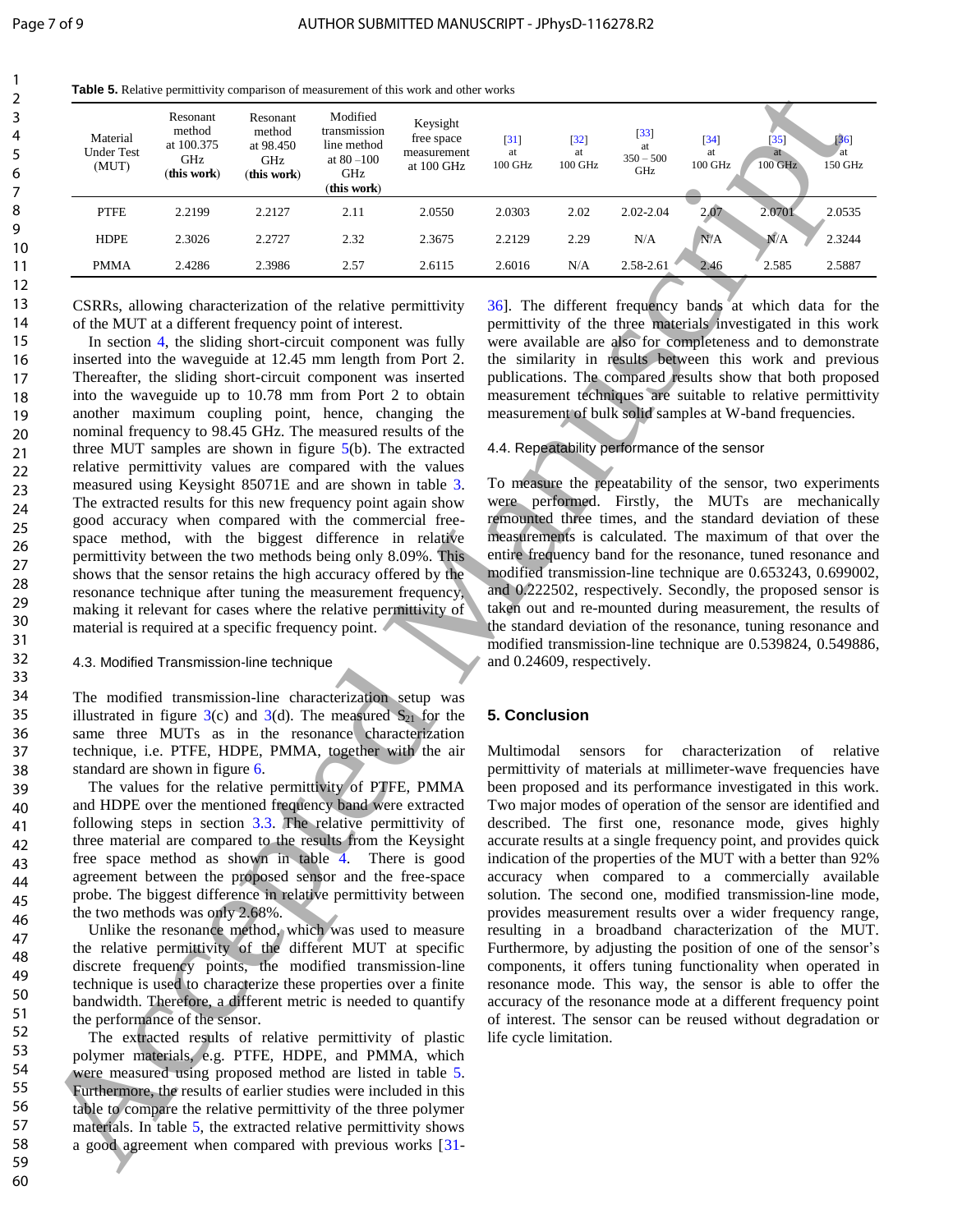# **Acknowledgments**

This work has been supported by the Engineering and Physical Sciences Research Council (EPSRC) under Grant EP/N010523/1, the Thailand Research Fund through the TRF Senior Research Scholar Program with Grant No. RTA6080008 and the Royal Golden Jubilee Ph.D. Program with Grant No. PHD/0093/2557. Final methods are control of the state in the state interest in the state interest in the state interest in the state interest in the state in the state interest in the state interest in the state interest in the state in

# **References**

- [1] Keysight Technologies. (2017, Mar 7). Basics of measuring the dielectric properties of materials *–* Application note [online]. Available: http://literature.cdn.keysight.com/litweb/pdf/5989-2589EN.pdf.
- [2] Y. Xu, R. Bosisio, A. Bonincontro, F. Pedone and G. F. Mariutti, "On the measurement of microwave permittivity of biological samples using needle-type coaxial probes," IEEE Trans. Instrum. Meas., vol. 42, no. 4, pp. 822-827, Aug. 1993.
- [3] Y. Xu, F. M. Ghannouchi and R. G. Bosisio, "Theoretical and experimental study of measurement of microwave permittivity using open ended elliptical coaxial probes," IEEE Trans. Microw. Theory Tech., vol. 40, no. 1, pp. 143-150, Jan 1992.
- [4] P. M. Meaney, A. P. Gregory, J. Seppälä and T. Lahtinen, "Open-Ended Coaxial Dielectric Probe Effective Penetration Depth Determination," IEEE Trans. Microw. Theory Tech., vol. 64, no. 3, pp. 915-923, Mar. 2016.
- [5] S. A. Komarov, A. S. Komarov, D. G. Barber, M. J. L. Lemes and S. Rysgaard, "Open-Ended Coaxial Probe Technique for Dielectric Spectroscopy of Artificially Grown Sea Ice," IEEE Trans. Geoscience Remote Sensing, vol. 54, no. 8, pp. 4941-4951, Aug. 2016.
- [6] R. A. Court, "Determination of the Parameters of Microwave Transmission Lines from Transmission and Reflection Measurements," IEEE Trans. Instrum. Meas., vol. 26, no. 4, pp. 419-420, Dec. 1977.
- [7] J. C. Booth, N. D. Orloff and J. Mateu, "Measurement of the Microwave Nonlinear Response of Combined Ferroelectric-Superconductor Transmission Lines," IEEE Trans. Appl. Superconductivity, vol. 19, no. 3, pp. 940-943, Jun. 2009.
- [8] D. A. Houtz, D. Gu and D. K. Walker, "An Improved Two-Port Transmission Line Permittivity and Permeability Determination Method with Shorted Sample," IEEE Trans. Microw. Theory Tech., vol. 64, no. 11, pp. 3820-3827, Nov. 2016.
- [9] N. Meyne née Haase, G. Fuge, H. K. Trieu, A. P. Zeng and A. F. Jacob, "Miniaturized Transmission-Line Sensor for Broadband Dielectric Characterization of Biological Liquids and Cell Suspensions," IEEE Trans. Microw. Theory Tech., vol. 63, no. 10, pp. 3026-3033, Oct. 2015.
- [10] S. Corbellini and R. M. Gavioso, "A Low-Cost Sensor for the Accurate Measurement of Resonances in Microwave Cavities," IEEE Trans. Instrum. Meas., vol. 62, no. 5, pp. 1259-1266, May 2013.
- [11] A. J. Canos, J. M. Catala-Civera, F. L. Penaranda-Foix and E. Reyes-Davo, "A novel technique for deembedding the unloaded resonance frequency from measurements of microwave cavities," IEEE Trans. Microw. Theory Tech., vol. 54, no. 8, pp. 3407-3416, Aug. 2006.
- [12] M. Martinelli, P. A. Rolla and E. Tombari, "A Method for Dielectric Loss Measurements by a Microwave Cavity in Fixed Resonance Condition," IEEE Trans. Microw. Theory Tech., vol. 33, no. 9, pp. 779- 783, Sep. 1985.
- [13] Y. Shi, M. Zhou and J. Zhang, "Parallel Plate Mode Suppression in Low-Frequency Microwave Circuit Packages Using Lid of 3-D Cross by a 3-D Printing Technique," IEEE Trans. Electromagnetic Compatibility, vol. 59, no. 4, pp. 1268-1271, Aug. 2017.
- [14] I. Vakili, M. Gustafsson, D. Sjöberg, R. Seviour, M. Nilsson and S. Nordebo, "Sum Rules for Parallel-Plate Waveguides: Experimental Results and Theory," IEEE Trans. Microw. Theory Tech., vol. 62, no. 11, pp. 2574-2582, Nov. 2014.
- [15] L. Anderson, S. S. Stuchly and G. B. Gajda, "Parallel-plate coaxial sensor for dielectric measurements — Further analysis," IEEE Trans Instrum Meas, vol. IM-35, no. 1, pp. 89-91, Mar. 1986.
- [16] A. P. Mourachkine and A. R. F. Barel, "Microwave measurement of surface resistance by the parallel-plate dielectric resonator method," IEEE Trans. Microw. Theory Tech., vol. 43, no. 3, pp. 544-551, Mar. 1995.
- [17] K. K. Davis et al., "Proof-of-Concept Demonstration of Vector Beam Pattern Measurements of Kinetic Inductance Detectors," IEEE Trans. Terahertz Sci. Technology, vol. 7, no. 1, pp. 98-106, Jan. 2017.
- [18] X. Wang and A. Stelzer, "Millimeter-Wave Material Characterization Using Laminated Waveguides," IEEE Trans. Microw. Theory Tech., vol. 62, no. 8, pp. 1762-1771, Aug. 2014.
- [19] I. Vakili, L. Ohlsson, L. E. Wernersson and M. Gustafsson, "Time-Domain System for Millimeter-Wave Material Characterization," IEEE Trans. Microw. Theory Tech., vol. 63, no. 9, pp. 2915-2922, Sep. 2015.
- [20] R. G. Pierce, R. Islam, R. M. Henderson and A. Blanchard, "SU-8 2000 Millimeter Wave Material Characterization," IEEE Microw. Wireless Components Lett., vol. 24, no. 6, pp. 427-429, Jun. 2014.
- [21] O. Sushko, M. Pigeon, R. S. Donnan, T. Kreouzis, C. G. Parini and R. Dubrovka, "Comparative Study of Sub-THz FSS Filters Fabricated by Inkjet Printing, Microprecision Material Printing, and Photolithography," IEEE Trans. Terahertz Sci. Technology, vol. 7, no. 2, pp. 184-190, Mar. 2017.
- [22] J. A. Hejase, E. J. Rothwell and P. Chahal, "A Multiple Angle Method for THz Time-Domain Material Characterization," IEEE Trans. Terahertz Sci. Technology, vol. 3, no. 5, pp. 656-665, Sep. 2013.
- [23] A. Ebrahimi, W. Withayachumnankul, S. F. Al-Sarawi and D. Abbott, "Compact Dual-Mode Wideband Filter Based on Complementary Split-Ring Resonator," IEEE Microw. Wireless Components Lett., vol. 24, no. 3, pp. 152-154, Mar. 2014.
- [24] J. R. Stanec, and N. S. Barker, "A Rectangular-Waveguide Contacting Sliding Short for Terahertz Frequency Applications," IEEE Trans. Microw. Theory Tech., vol. 61, no. 4, pp. 1488-1495, Apr. 2013.
- [25] T. Chretiennot, D. Dubuc, and K. Grenier, "A microwave and microfluidic planar resonator for efficient and accurate complex permittivity characterization of aqueous solutions," IEEE Trans. Microw. Theory Tech., vol. 61, no. 2, pp. 972-978, Feb. 2013.
- [26] Keysight Technologies. (2009, Jan 1). Installation Guide, 85070/1E Dielectric Probe Kit and Materials Measurement Software [online]. Available: http://literature.cdn.keysight.com/litweb/pdf/85071- 90010.pdf?id=535457
- [27] M. Swithenbank et al., "On-Chip Terahertz-Frequency Measurement of Liquids," Analytical Chemistry, vol. 89, no. 15, pp. 7981–7987, Jul. 2017.
- [28] Millimeter-Wave Technology & Solutions. Rectangular Waveguide Specification and MIL-Specification Cross Reference [online]. Available: http://www.millitech.com/pdfs/recspec.pdf
- [29] D. M. Pozar, Microwave engineering, J. Wiley & Sons, Hoboken, 2012.
- [30] Keysight Technologies. (2005, Sep 21). Free Space Materials Measurement Seminar [online]. Available: http://www.keysight.com/upload/cmc\_upload/All/FreeSpaceSeminarRe v2.pdf.
- [31] Proceeding symposium IEEE/LEOS Benelux "A Quasi Optical Free Space Method"
- [32] M.N. Afsar, "Complex Dielectric Measurement of Materials at Q-Band, V-Band and W-band Frequencies"
- [33] "Development of Measurement and Extraction Technologies of Complex Permittivity Using Transmission Parameter", J. Inrared Milli Terahz Wave (2017)
- [34] M. Halpern, H.P. Gush, E. Wishnow, and V. De Cosmo, "Far infrared transmission of dielectrics at cryogenic and room temperatures: glass, Fluorogold, Eccosorb, Stycast and various plastics," Appl. Opt., vol. 25, no. 4, pp.565-570, Feb. 1986.
- [35] M. N. Afsar, "Precision millimeter-wave measurements of complex refractive index, complex dielectric permittivity, and loss tangent of common polymers" IEEE Trans. Instrum. Meas., vol. IM-36, no. 2, pp. 530-536, Jun. 1987.
- [36] J. R. Birch, J. D. Dromey and J. Lesurf, "The optical constants of some common low-loss polymer between  $4 - 40$  cm<sup>-1</sup>," Infrared Phys., vol. 21, pp. 225-228, 1981.
- [37] Goodfellow. Technical Information Polytetrafluoroethylene [online]. Available:

http://www.goodfellow.com/catalogue/GFCat2H.php?ewd\_token=fhGp 0Xu0KcbmYhzaU3iRcK6gy9QQdr&n=Nh2YLW3z7J2NNkuXGR1ttVj EZl18Ts&ewd\_urlNo=GFCat2L3&Head=FP30

[38] Goodfellow. Technical Information *–* Polyethylene *–* High density [online]. Available: http://www.goodfellow.com/catalogue/GFCat2H.php?ewd\_token=d1M Q2bAax8GDdLEJhEY5CU4BGbZHur&n=otzexaQ9DPXWU3flmnj4G FBxlSJY74&ewd\_urlNo=GFCat2L3&Head=ET32